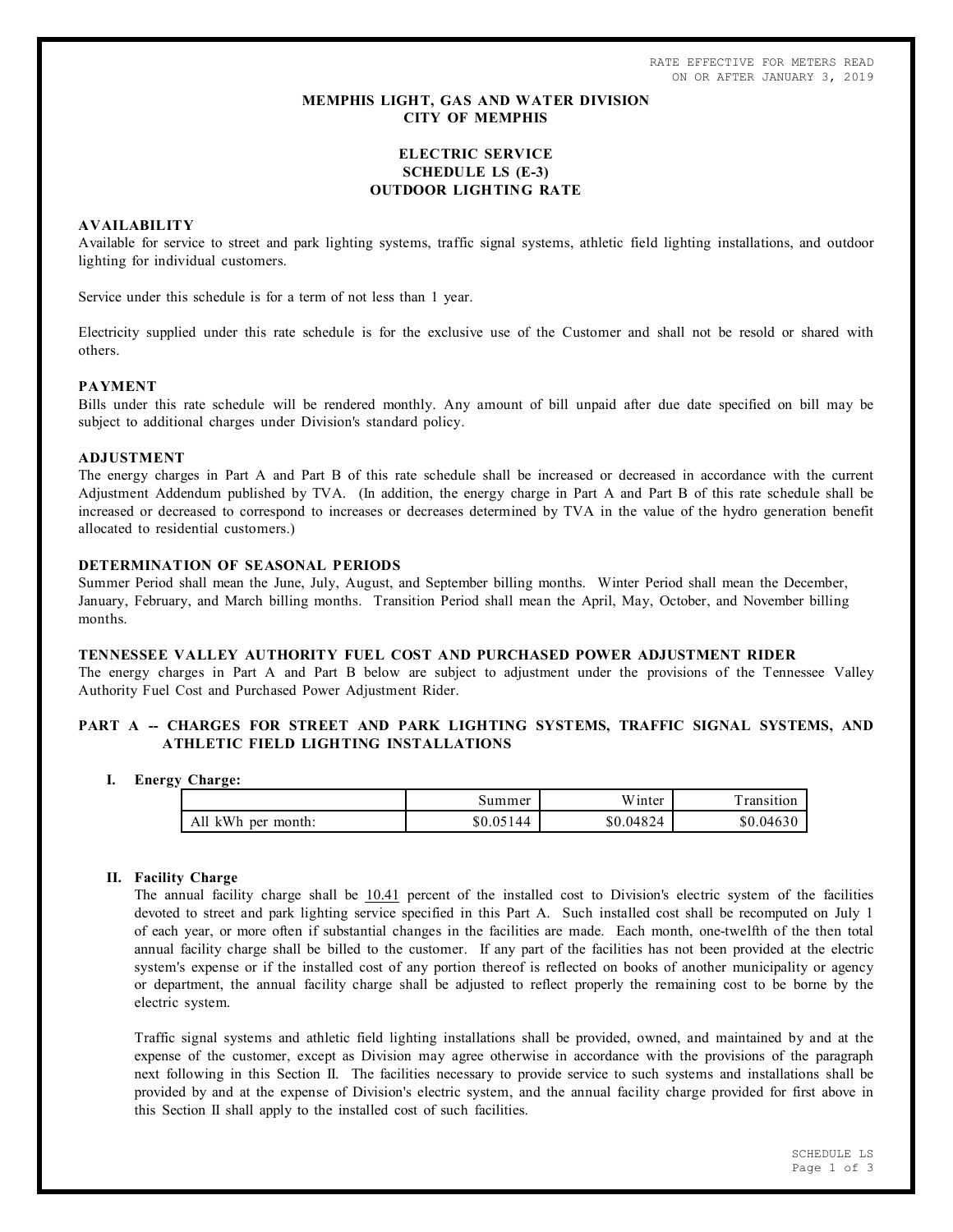When so authorized by policy duly adopted by Division's governing board, traffic signal systems and athletic field lighting installations may be provided, owned, and maintained by Division's electric system for the customer's benefit. In such cases Division may require reimbursement from the customer for a portion of the initial installed cost of any such system or installation and shall require payment by the customer of a facility charge sufficient to cover all of Division's costs (except reimbursed costs), including appropriate overheads, of providing, owning, and maintaining such system or installation; provided that, for athletic field lighting installations, such facility charge shall in no case be less than 12 percent per year of such costs. Said facility charge shall be in addition to the annual facility charge on the facilities necessary to provide service to such system or installation as provided for in the preceding paragraph. Replacement of lamps and related glassware for traffic signal systems and athletic field lighting installations provided under this paragraph shall be paid for under the provisions of paragraph A in Section IV.

#### **III. Customer Charge -Traffic Signal Systems and Athletic Field Lighting Installations.**

Division shall apply a uniform monthly service charge of  $$2.78$  for service to each traffic signal system or athletic field lighting installation.

### **IV. Replacement of Lamps and Related Glassware -Street and Park Lighting**

Customer shall be billed and shall pay for replacements as provided in paragraph B below, which shall be applied to all service for street and park lighting.

A. Division shall bill the customer monthly for such replacements during each month at Division's cost of materials, including appropriate storeroom expense.

B. Division shall bill the customer monthly for one-twelfth of the amount by which Division's cost of materials, including appropriate storeroom expense, exceeds the product of 3 mills multiplied by the number of kilowatt-hours used for street and park lighting during the fiscal year immediately preceding the fiscal year in which such month occurs.

# **METERING**

For any billing month or part of such month in which the energy is not metered or for which a meter reading is found to be in error or a meter is found to have failed, the energy for billing purposes for that billing month or part of such month shall be computed from the rated capacity of the lamps (including ballast) plus 5 percent of such capacity to reflect secondary circuit losses, multiplied by the number of hours of use.

## **REVENUE AND COST REVIEW**

Division's costs of providing service under Part A of this rate schedule are subject to review at any time and from time to time to determine if Division's revenues from the charges being applied are sufficient to cover its costs. (Such costs, including applicable overheads, include, but are not limited to, those incurred in the operation and maintenance of the systems provided and those resulting from depreciation and payments for taxes, tax equivalents and interest.) If any such review discloses that revenues are either less or more than sufficient to cover said costs, Division shall revise the above facility charges so that revenues will be sufficient to cover said costs. Any such revision of the annual facility charge provided for first above in Section II of Part A of this rate schedule shall be by agreement between Division and TVA.